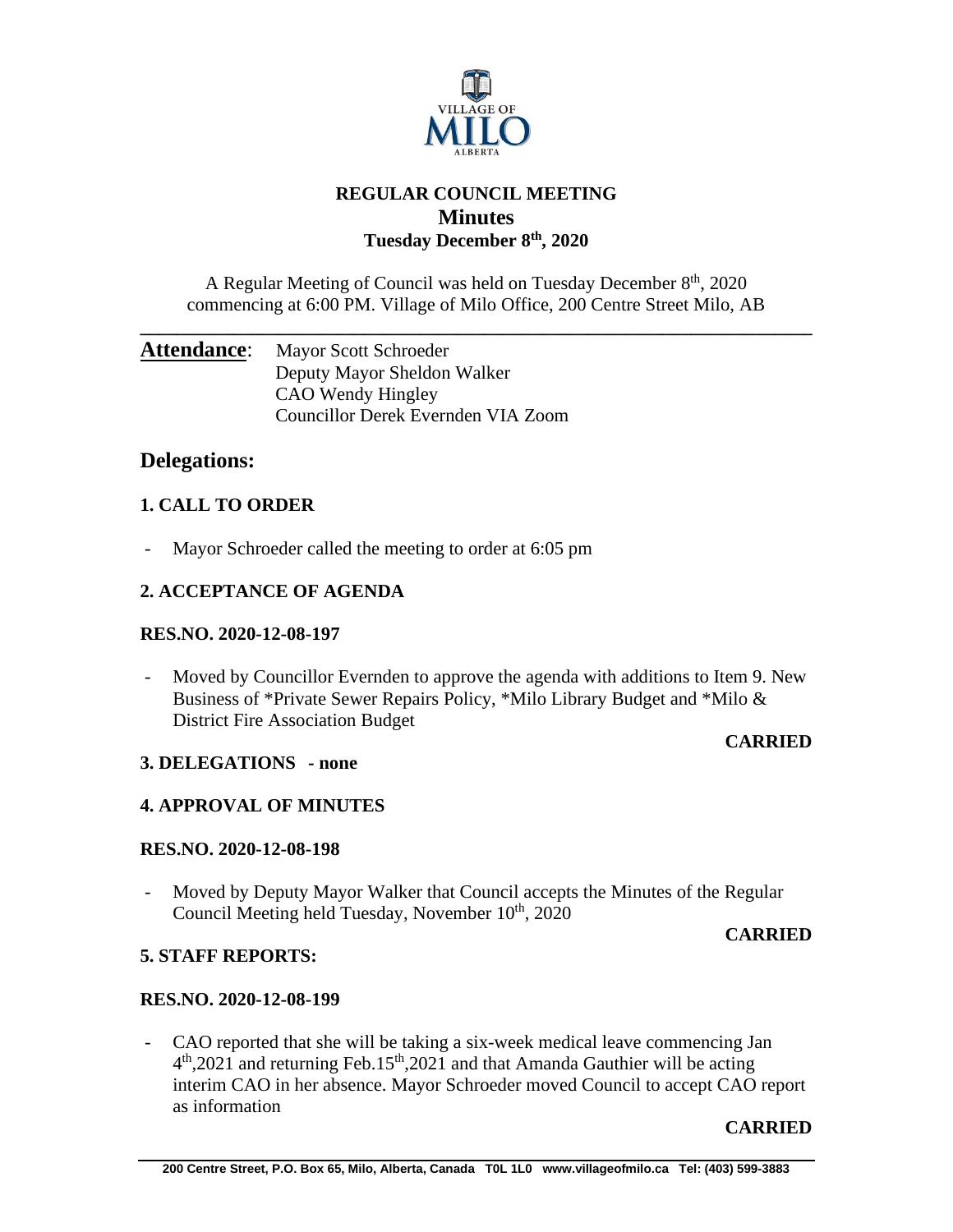

# **6. CORRESPONDENCE -none**

# **7. COUNCIL REPORTS:**

# **RES. NO. 2020-12-08-200**

motioned by Deputy Mayor Walker to accept Council Reports as information

# **8. OLD BUSINESS**

# **RES. NO. 2020-12-08-201**

Deputy Mayor Walker moves SECOND READING of BYLAW #416-20 Regional Assessment Review Board Bylaw

# **CARRIED**

**CARRIED**

**CARRIED**

**CARRIED**

**CARRIED**

**CARRIED**

## **RES. NO. 2020-12-08-202**

- Mayor Schroeder moves **THIRD and FINAL READING of BYLAW # 416-20 Regional Assessment Review Board Bylaw**

# **9. NEW BUSINESS**

# **RES. NO. 2020-12-08-203**

- Mayor Schroeder moves to commence **FIRST READING of BYLAW #417-20 Community Standards Bylaw**

# **RES. NO. 2020-12-08-204**

- Deputy Mayor Walker moved to commence to **FIRST READING of BYLAW #418-20 Utility Services Bylaw**

# **RES. NO. 2020-12-08-205**

- Councillor Evernden moved to proceed with **FIRST READING of BYLAW # 419- 20 Utility Rates Bylaw**

# **RES. NO. 2020-12-08-206**

- Mayor Schroeder moves the Policy regarding Outstanding Utility Accounts be tabled to January meeting for further deliberation and consideration

### **CARRIED**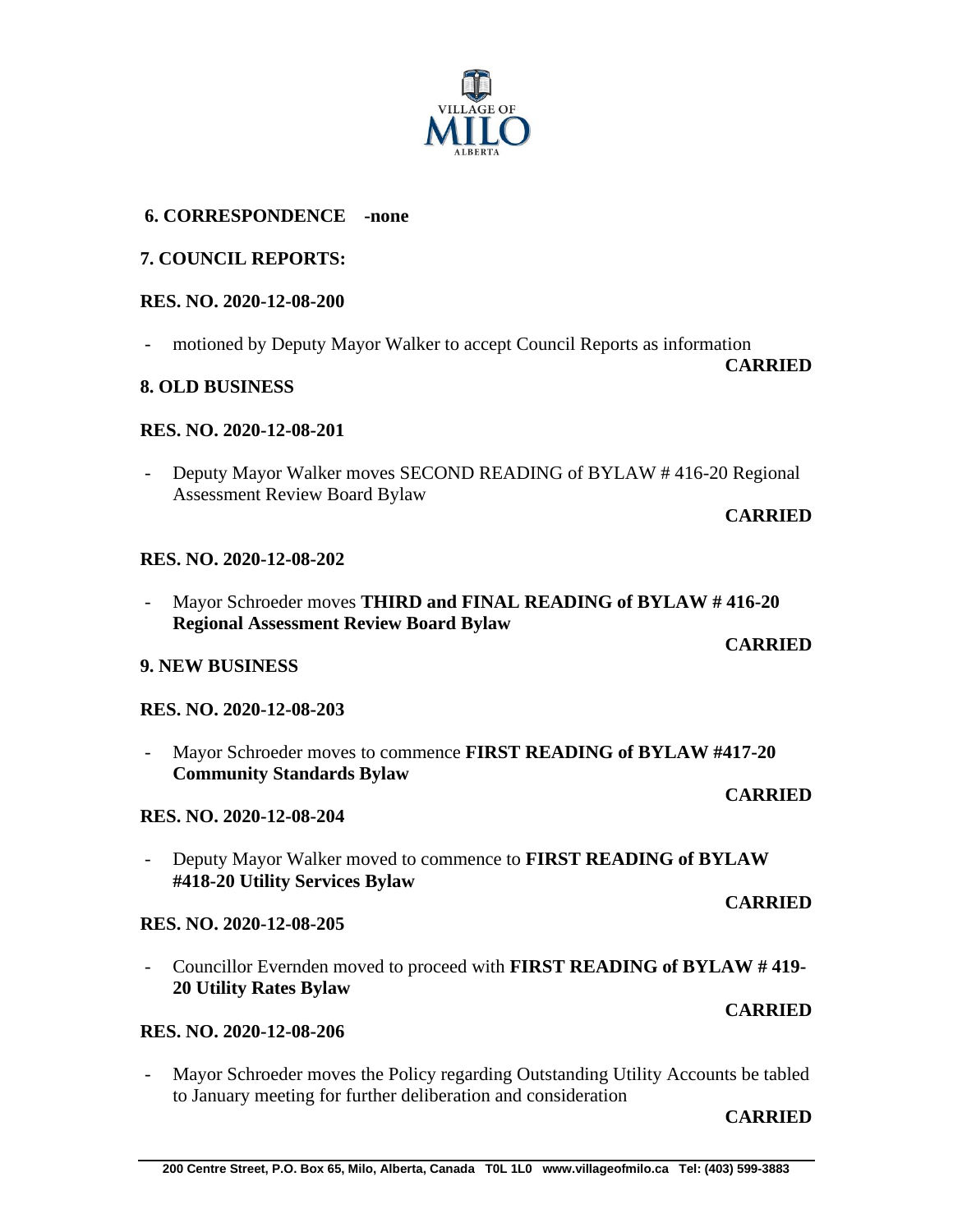### **200 Centre Street, P.O. Box 65, Milo, Alberta, Canada T0L 1L0 www.villageofmilo.ca Tel: (403) 599-3883**

#### **RES. NO. 2020-12-08-207**

- Mayor Schroeder moves approval and immediate implementation of Sewer Backup **Policy** 

### **RES. NO. 2020-12-08-208**

Deputy Mayor Walker moves approval and immediate implementation of Policy regarding Private Sewer Repairs

### **RES. NO. 2020-12-08-209**

- Mayor Schroeder moves to join the GoA FCSS Program through a multi municipal FCSS agreement with Vulcan FCSS

## **RES. NO. 2020-12-08-210**

Mayor Schroeder moves Council to accept 2021 Interim Operating Budget as presented

### **RES. NO. 2020-12-08-211**

- Councillor Evernden motions the appointment of Amanda Gauthier to Returning Officer for 2021 Election and Colleen Deitz as Deputy Returning Officer for 2021 Election

### **RES. NO. 2020-12-08-212**

- Mayor Schroeder motions administration to pursue more information regarding the maintenance contract of McGregor Lake Campground

### **RES. NO. 2020-12-08-213**

- Mayor Schroeder moves Village support for Art Society's endeavor but at this time must unfortunately decline monetary assistance

## **RES. NO. 2020-12-08-214**

- Mayor Schroeder moves approval of ORRSC Ortho Project

## **RES. NO. 2020-12-08-215**

- Mayor Schroeder moves approval of 2021 Budget and Requisition as presented from the Milo Library Board.

# **CARRIED**

**CARRIED**

## **CARRIED**

# **CARRIED**

**CARRIED**

# **CARRIED**

# **CARRIED**

# **CARRIED**